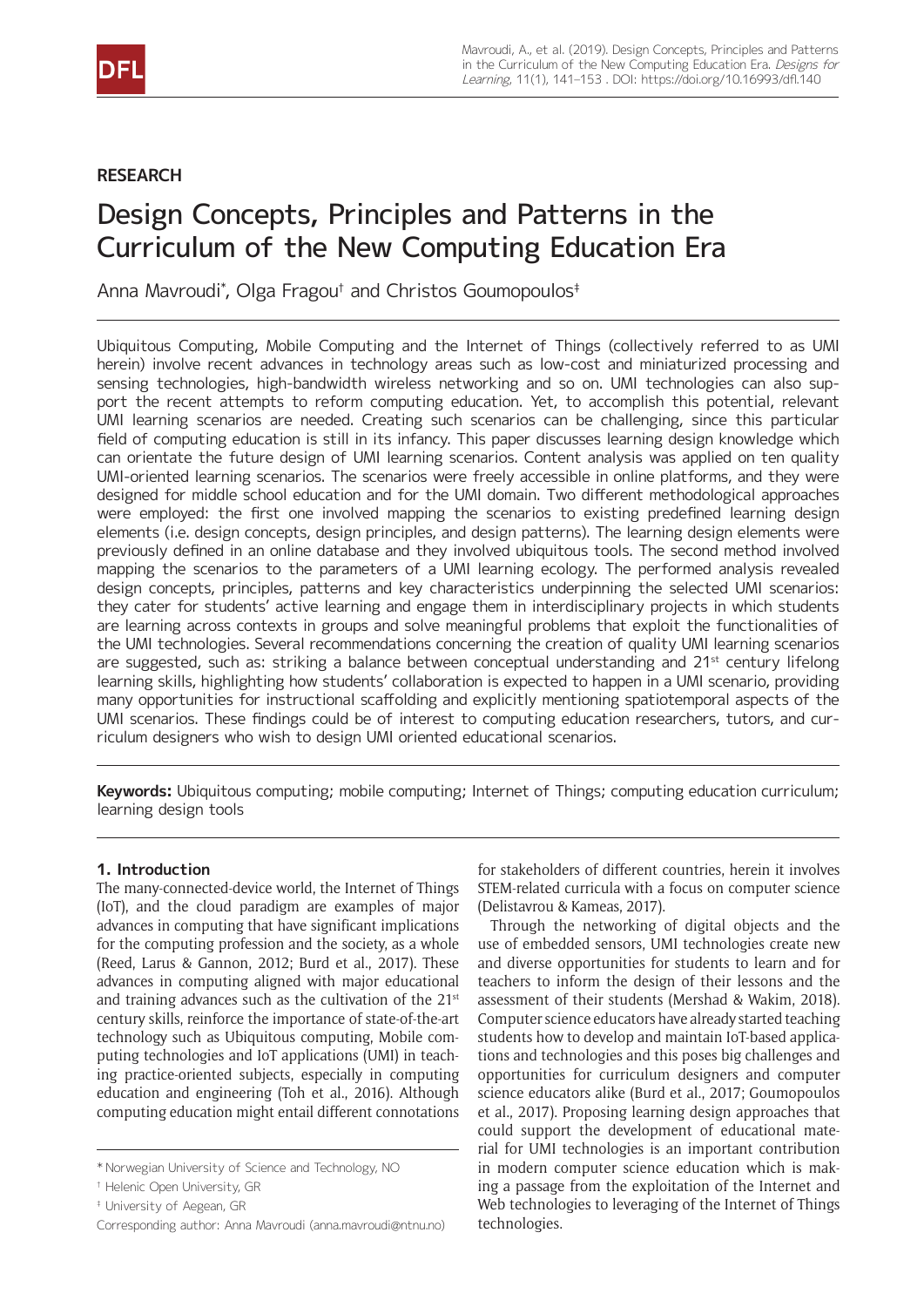The contribution of the paper is further supported by the fact that it has recently been suggested that such intermediate-level learning design knowledge is scarce but needed in technology-enhanced learning generally in all its sub-domains (Prieto, Alavi & Verma, 2017); let alone in this niche domain that revolves around the exploitation of UMI technologies in the learning processes. Intermediate-level design knowledge refers to forms of design knowledge, that in terms of abstraction, are less abstract than theoretical frameworks and more abstract than the instances of these frameworks in practice which are typically constructed via empirical research (Höök & Löwgren, 2012): narratives, patterns, principles and so on. To the best of the authors' knowledge, there is no other similar attempt in the recent literature of computing education that synthesises and concludes on learning design knowledge about the UMI as a learning domain. Yet, this design knowledge is useful for learning designers and computing educators alike. Conclusions that touch upon learning design aspects can help stakeholders to orientate their own learning designs and the development of their own UMI learning activities or learning scenarios. As such, the paper has the potential of advancing the quality of computing education in the UMI era. Finally, an additional motivation for looking into learning design is "to identify a set of learning designs' properties that can be considered as reference when assessing learning design's effectiveness" (Campos, Alvarez-Gonzalez & Livingstone, 2012, p. 53).

This work is using well-established learning design work with the aim of extracting intermediate-level learning design knowledge from existing quality UMI learning scenarios. The research question addressed herein is: what are the most important concepts, principles, patterns and characteristics (e.g. enabling contexts, main processes) that underpin high quality UMI learning scenarios?

#### **2. Background: learning about UMI 2.1. UMI in computing education**

Broadly speaking, there are two distinctively different ways of using UMI in educational settings: as educational means or as educational ends (Viberg & Mavroudi, 2018; Mavroudi, Giannakos, Divitini & Jaccheri, 2016). The former involves learning *with* UMI technologies and has been frequently associated with the exploitation of UMI technologies as support mechanisms of the learning process; a characteristic paradigm involves mobile and contextual learning (Looi, Wong & Milrad, 2015). The latter involves learning *about* UMI technologies and involves computing education; or, more recently, interdisciplinary approaches in computing education (Mavroudi, Giannakos, Divitini & Jaccheri, 2016).

Examples of learning with UMI technologies abide in the educational research literature. For instance, technologies such as UMI technologies have been linked to the improvement of secondary school students' abilities and skills in problem solving, and collaboration (Varney et al., 2012; Hong et al., 2011). Also, they have been used in several domains as support mechanisms towards enhanced understanding of the subject matter; for instance, science concepts and sequencing skills (Highfield, 2010). Other examples of the exploitation of IoT in education as a means of supporting the learning process include the use of smart whiteboards and other interactive digital media, but also enhancing collaborative learning and management tasks (Charachristos, Goumopoulos & Kameas, 2014).

Learning *about* UMI technologies has a shorter history in education and it is more focused on computing education learning objectives, such as the cultivation of Computational Thinking (CT), which can be broadly defined as "the ability to engage in problem solving, designing systems, and understanding human behavior" (Wing, 2006, p. 6). Early attempts to introduce UMI-related learning objectives with a focus on CT revolved around the affordances of educational robotics. Educational robots have already offered a substantial set of tried and tested materials that can help CT theory becoming a successful practice in schools (Toh et al., 2016). An associated challenge is that, in order to act effectively in their roles, teachers need training on appropriate student-centered pedagogies for tackling aspects of computing education that relate to the development of programming and CT skills, among others (Sentence & Csizmadia, 2015; Burd et al., 2017). It has been suggested that the cultivation of programming and CT skills in tandem with transferable skills that can be applied in a variety of real-life problems probably constitutes a best practice (Resnick, 2013). Learning about UMI technologies is also aligned with the European Council directive that has explicitly put forward key competences for 2020 and has set priorities accordingly. One of these key competences, which is particularly relevant with learning about UMI, involves "strengthening the confident and critical use of digital technology, including coding and programming, safety and citizenship related aspects" (European Commission, 2018, p. 2).

It should be noted that UMI is an emerging but a not well-established domain in computing education yet. Currently, the educational community recognises that UMI technologies can be utilised to improve the quality and effectiveness of education, while accepting that challenges exist when it comes to indicating ways that would lead to deep and meaningful learning about UMI technologies (Magdalinou & Papadakis, 2017). Another motivation on learning *about* UMI is derived from the added value of IoT education, which has been documented in the recent literature. For example, Burd et al. (2017) argue on the importance of teaching about IoT in the context of post-secondary education; IoT is an inherently interdisciplinary field which involves significant aspects of contemporary computing and provides opportunities to engage students with applications that can be part of their everyday lives.

#### **2.2. UMI learning scenarios**

With respect to learning scenarios, the UMI-Sci-Ed European project<sup>1</sup> developed several UMI learning scenarios suitable for the context of school education; some of them are described by Mavroudi, Giannakos, Divitini & Jaccheri (2016) and Goumopoulos et al. (2018). The Umi-Sci-Ed ("Exploiting Ubiquitous Computing, Mobile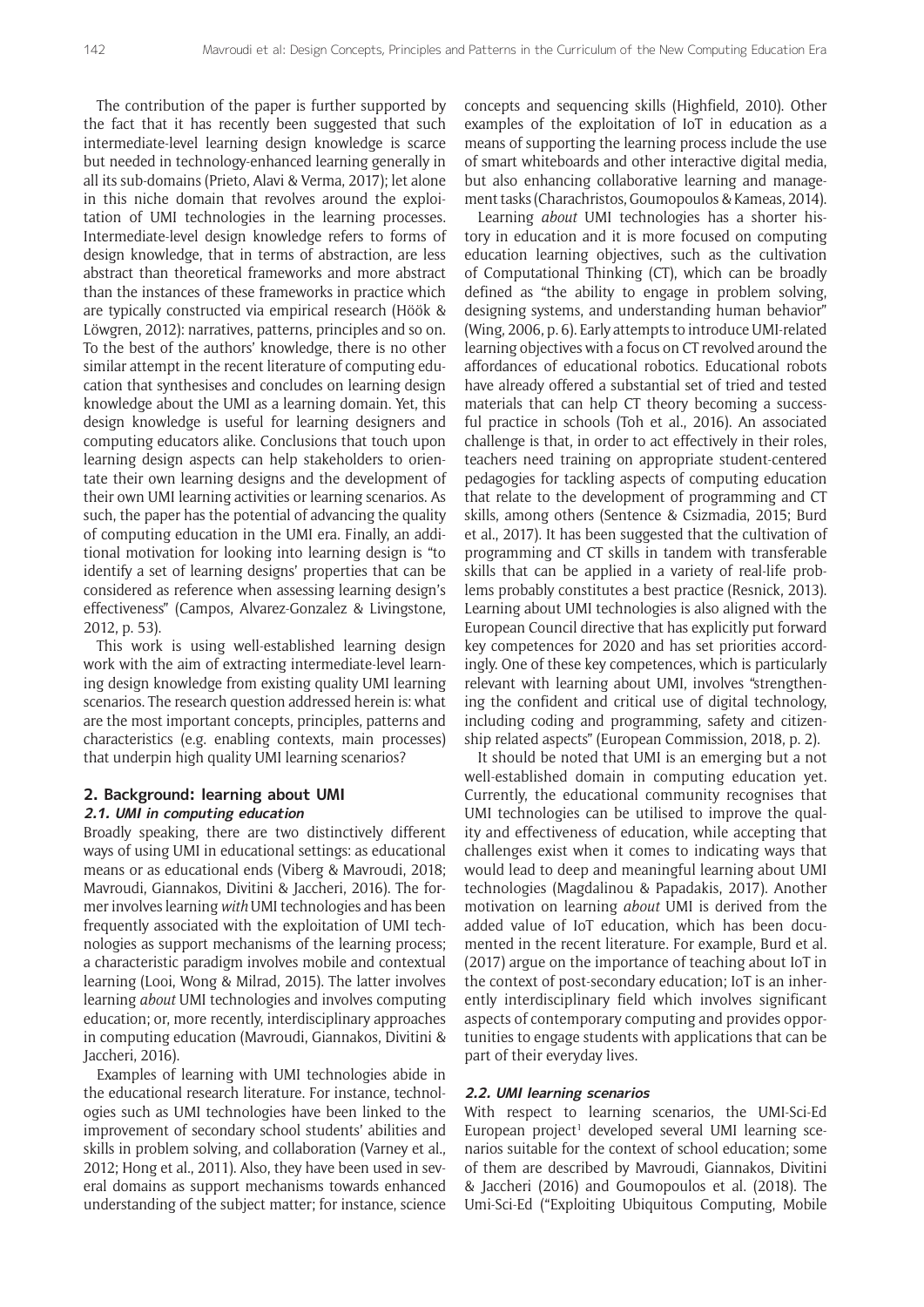Computing and the Internet of Things to promote Science Education") project focuses on the creation of educational scenarios that incorporate UMI technologies in order to cultivate relevant competences among high school students (Goumopoulos et al., 2018). Furthermore, a small number of UMI learning scenarios can be found available online in the AESOP platform<sup>2</sup> ("Advanced Electronic Scenarios Operating Platform"). The platform hosts "high quality teaching digital material, scientifically and pedagogically accredited by the responsible scientific authority for educational issues of the primary and secondary education in Greece" (Grammenos, Tsanakas & Pavlatou, 2017, p. 4863). Both the UMI-Sci-Ed and the AESOP platforms offer UMI learning scenarios as Open Educational Resources (OERs).

Three other projects offering such OERs in their respective online platforms are the "Open Discovery Space" (ODS) project<sup>3</sup> in conjunction with the "Open Schools for Open Societies" (OSOS) project, and the Open Educational Resources Commons" (OER Commons) project<sup>4</sup>. The OSOS project is an ongoing project funded by the European Commission via the Horizon2020 research and innovation program. It engages a number of schools, teachers and students with innovative STEM learning activities and scenarios (Doran, Saraiva & Tyszka, 2018). The ODS portal provides a gateway to learning scenarios and learning activities for a great variety of subject matters. Using the ODS portal, teachers can search for learning materials, create and upload their own materials (Athanasiadis, Sotiriou, Zervas & Sampson, 2014). The OSOS project scenarios are also hosted by the ODS online platform. Similarly, OER Commons is an online platform where users can find, rate, review, and share learning materials (Petrides, Jimes, Middleton-Detzner & Howell, 2010). These initiatives also created arenas for scenarios design and implementation in which UMI-related knowledge and skills are treated as educational ends i.e. the learning objectives of the scenarios fall within the UMI domain.

With respect to relevant empirical research in schools, interestingly the recent literature can showcase several examples of learning about UMI in the context of high school education. In India, a group of researchers used a block-based programming software tool in combination with microcontrollers to effectively introduce high school students to logic programming, electronics concepts and software-hardware interfacing (Gupta, Tejovanth & Murthy, 2012). Another group of researchers (Herger & Bodarky, 2015) discusses their efforts on creating a number of IoT projects that were attractive for and customized to high school students. These projects were created as part of a "National Engineers Week" program in the USA that seeks to expose and attract students to several engineering career paths. The projects used open source technologies and microcontrollers.

### **2.3. Learning design structures: scenarios, principles and ecologies**

Learning scenarios frameworks can support the creation of educational materials and the orchestration of associated learning processes in a structured and formalised way. According to Lejeune & Pernin (2004) a learning scenario is a description of a learning situation at a given level. They typically include components such as: goals, pedagogical approach, content and structure, learning methods and strategies (Georgoutsou et al., 2012; Athanasiadis, Sotiriou, Zervas & Sampson, 2014). They can be enacted inside the classroom in formal learning settings or they can be combined with non-formal settings, such as museums and field trips (Athanasiadis, Sotiriou, Zervas & Sampson, 2014).

In general, design principles refer to characteristics of a learning design or its procedure and can take various forms, such as heuristic statements, criteria of particular learning environments types, or advice on how others might benefit from the findings of a particular research development or endeavour (Herrington, Herrington & Mantei, 2009). A relevant example from the recent literature includes the creation of three learning design principles suggested by Andersen & Munksby (2018) that can be applicable when introducing student-generated digital multimodal representations in a science classroom: 1) to organise activities among students that promote awareness concerning the affordances of the different representation modes, 2) to organise practical experiments which help students to use data representations, and 3) to encourage students' production of digital multimodal representations as means of expressions of learning, reflection and self-evaluation.

Similarly, the "Design Principles Database (DPD)<sup>5</sup>" (Kali, 2006) provides an online environment that captures, synthesises, and disseminates learning design ideas with a focus on Technology Enhanced Learning (TEL) in science education. The added value of DPD is based on the exploration of critical elements in learning environments that systematically have a positive effect on learning. These learning design elements are organised in three formats: design meta-principles (i.e. concepts), design principles, and design patterns. The principles are generated inductively from prior interventions of successful empirical design research endeavours with educational software tools. Each principle is connected to one or two metaprinciples (i.e. concepts) via the DPD. Each design concept constitutes an abstraction of the constituent design principles. That is, one design concept is typically associated to several design principles. Additionally, the design concepts of the DPD are organised into themes (e.g. ubiquitous computing tools) and a search mechanism is provided so that the users of the online database can search themes that are relevant to them (Kali, 2006). Currently, the DPD contains 34 design principles grouped into four design concepts; it also contains 10 design patterns.

Finally, a learning ecology is another type of a learning design structure which emulates continual learning (Siemens, 2005; Fragou et al., 2017), while it fosters and supports the creation of learning communities (Siemens, 2007). It has been associated to the theory of connectivism (Siemens, 2005, 2007), both as a learning design structure and as an analytic tool that could be appropriate when studying distributed learning environments. A learning ecology may function as an autonomous system, comprised of the interaction and interrelations of individuals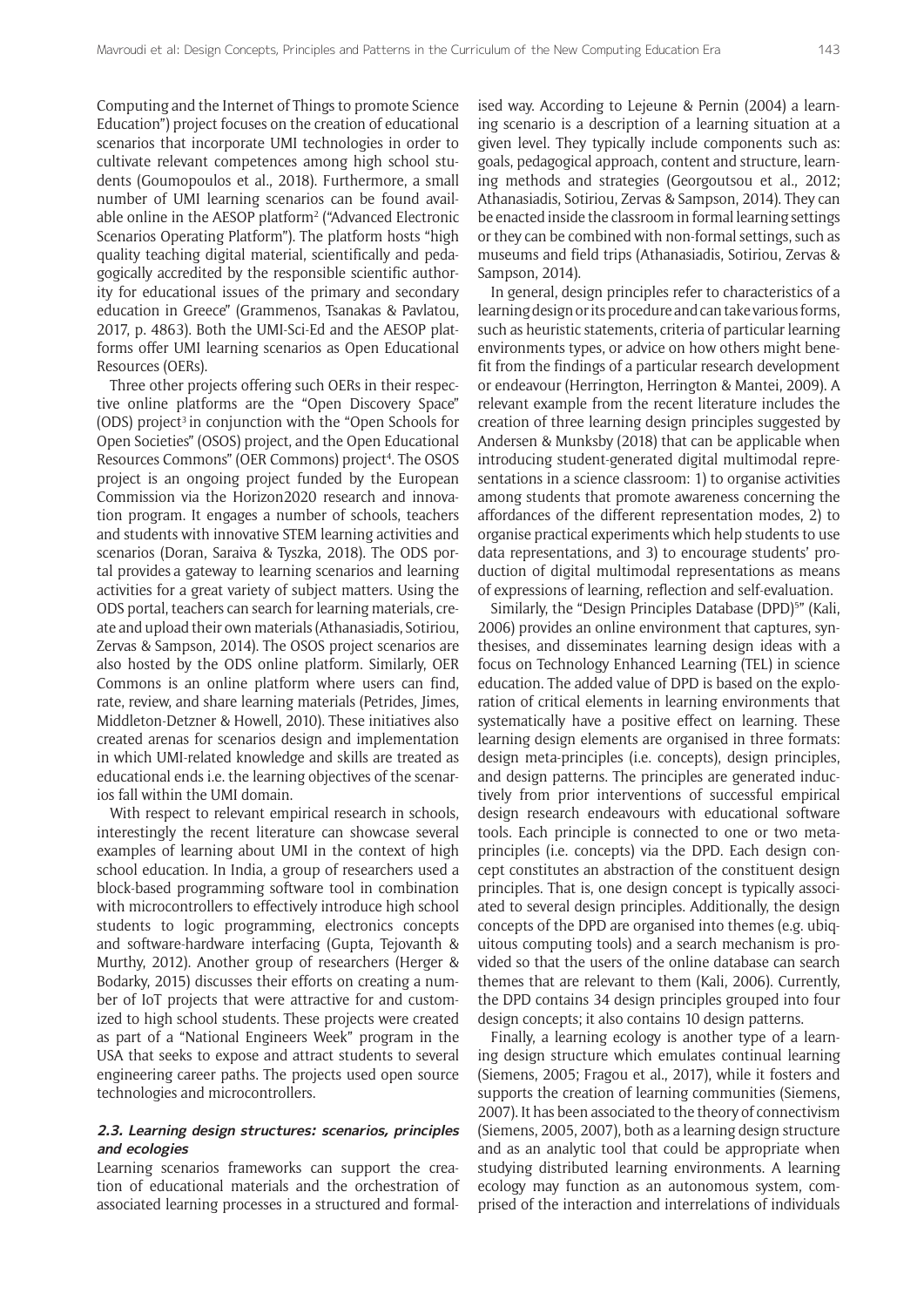and devices that set distinct cognitive territories. It forms a self-regulating system developed and alive through consuming resources, actors' interaction and time evolvement. Yet, spatiotemporal aspects of a learning ecology can also refer to limitations and restrictions. In general, it has been suggested that schools are not responding effectively to the lives of the 21st century students, in the sense that they are not flexible enough while promoting disconnected knowledge (Kumpulainen & Sefton-Green, 2014). For instance, time needed to complete an interdisciplinary project and learning spaces that can be configured even outside the walls of the classroom are more relevant parameters of a learning situation compared to numbers of didactic periods needed to teach a specific subject matter within the classroom in the context of a teacher-oriented classroom orchestration (Kumpulainen & Sefton-Green, 2014).

A learning ecology as a system which collectively and individually "thinks" about itself, is highlighted in the Cognitive Flexibility Theory (CFT) (Yang & Koszalka, 2016) advocating that for deep learning, learners are required to engage with new content from multiple perspectives and in flexible ways of thinking. Also, CFT proposes engaging learners with multiple content representations in different situations that involve complex learning.

Important principles of CFT are that: a) knowledge is "context dependent", b) knowledge cannot be oversimplified, c) knowledge is constructed, and d) knowledge is interconnected.

#### **3. Materials and methods**

#### **3.1. Design concepts and principles**

One of the themes of the DPD involves the design concepts and the design principles that are associated specifically to ubiquitous computing tools in the context of science education. This is one of the main reasons why this database was selected. In addition, although the DPD was created years ago, it is still being used as a point of reference by researchers interested in learning design or design research in education- see for example Sasson (2019), Banerjee and Murthy (2018). According to its creators, over the years, the DPD was useful to a large number of (learning) design researchers (Kidron & Kali, 2017).

In particular, the DPD identifies 17 design principles grouped into four design concepts, which are shown in **Table 1**. It should be noted that the intended pedagogical usage of the ubiquitous computing technologies in the DPD mostly refers to them in the context of science education in general and not in the context of computing education, in particular.

**Table 1:** Design principles and meta-principles linked to the use of ubiquitous computing tools from the DPD (Design Principles Database website, n.d.).

| <b>Principles</b>                                                       | Meta-principles/concepts             |  |  |  |
|-------------------------------------------------------------------------|--------------------------------------|--|--|--|
| Build on student ideas                                                  |                                      |  |  |  |
| Connect to personally relevant contexts                                 |                                      |  |  |  |
| Engage learners in complex projects                                     | Make contents accessible             |  |  |  |
| Create a clear and engaging flow of activities                          |                                      |  |  |  |
| Provide students with templates to help reasoning                       |                                      |  |  |  |
| Reduce visual complexity to help learners recognize salient information |                                      |  |  |  |
| Create a clear and engaging flow of activities                          |                                      |  |  |  |
| Enable manipulation of factors in models and simulations                |                                      |  |  |  |
| Enable virtual navigation for exploring complex physical systems        |                                      |  |  |  |
| Model scientific thinking                                               |                                      |  |  |  |
| Provide knowledge representation and organisation tools                 |                                      |  |  |  |
| Provide students with templates to help reasoning                       | Make student thinking visible        |  |  |  |
| Reduce visual complexity to help learners recognize salient information |                                      |  |  |  |
| Scaffold the process of generating explanations                         |                                      |  |  |  |
| Support student-initiated modelling of complex science                  |                                      |  |  |  |
| Use multiple representations                                            |                                      |  |  |  |
| Encourage reflection                                                    |                                      |  |  |  |
| Engage learners as critics                                              | Promote autonomous lifelong learning |  |  |  |
| Establish a generalized inquiry process                                 |                                      |  |  |  |
| Engage learners in complex projects                                     |                                      |  |  |  |
| Promote productive interactions                                         | Help students learn from each other  |  |  |  |
| Scaffold the process of generating explanations                         |                                      |  |  |  |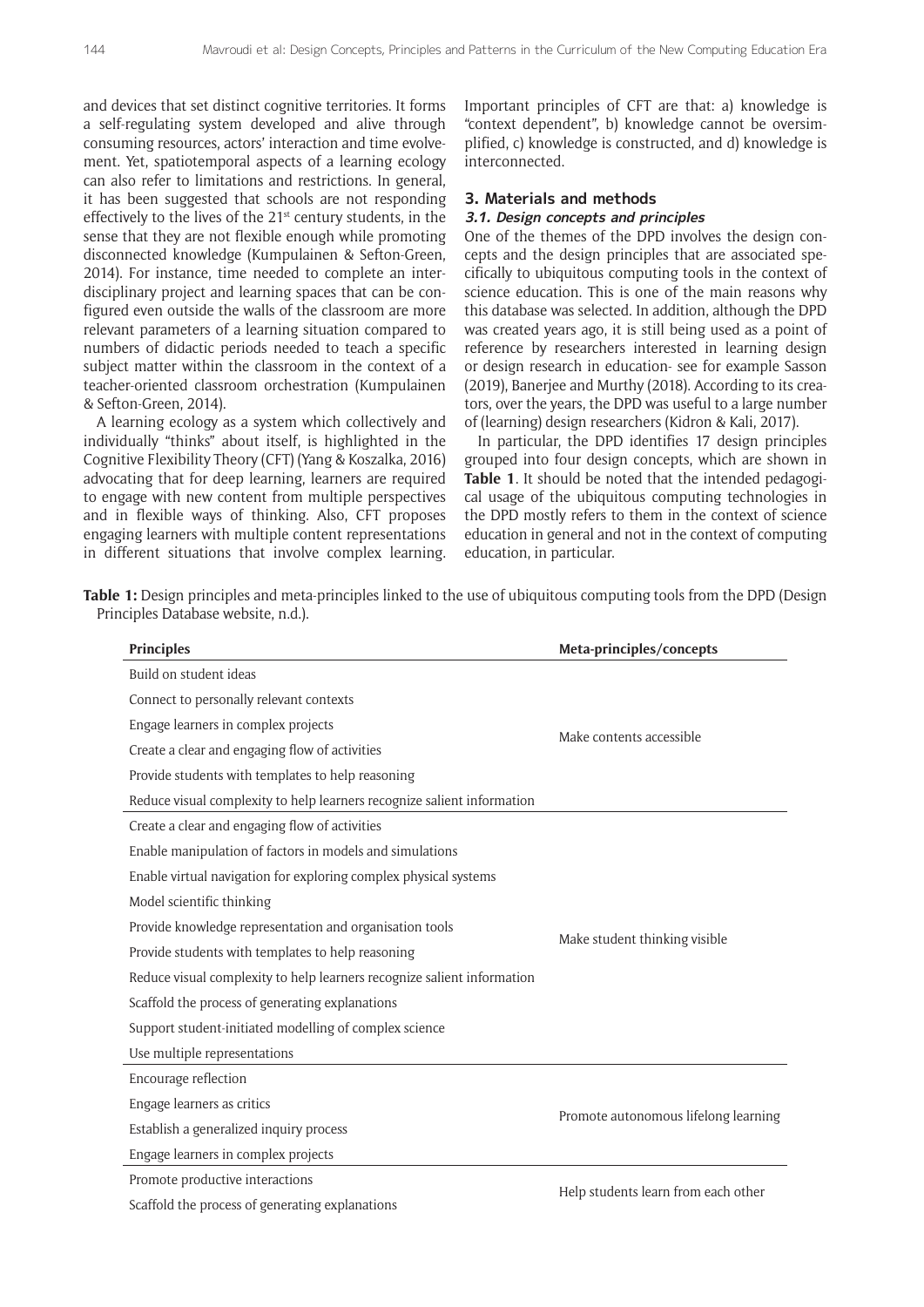### **3.2. A UMI learning ecology**

Recently, a theoretical framework that caters for the UMI domain in education was proposed by Fragou, Kameas and Zaharakis (2017). The framework is expressed as a learning ecology which makes it unique and relevant when it comes to serve as a basis of describing UMI learning materials and interactions involved in UMI-based educational environments. The rationale of studying and analysing UMI learning materials through a learning ecology touches upon the fact it is linked to the ideas of distributed learning environments and Cognitive Flexibility Theory (Yang & Koszalka, 2016).

The UMI learning ecology is comprised of the following dimensions:

- 1. **Space:** spatial aspects comprising of physical spaces where the affordances of physical objects are augmented with digital capabilities
- 2. **Time:** temporal aspects such as activity duration
- 3. **Contexts:** national, organizational, or individual contexts including actors and interactions among them
- 4. **Processes:** socio cultural, developmental, semiotic or pedagogical processes
- 5. **Affordance networks:** activities, ideas, methods and tools, practices, commitments or people that can be enlisted towards a particular goal
- 6. **Action, capability and performance:** real time processes of engagement with emergent solutions to problems in real time, adaptation and transfer of ideas to new contexts, the structure of the environment in which learning resources are created, inter/intra-personal skills to achieve a goal, prioritising numerous tasks and nurturing of relationships (e.g. self-instruction, help seeking)

7. **System:** software, hardware and devices, telecommunication networks.

The learning ecology framework defines important design components for creating workable practices in UMI educational scenario design. For example, considering space and time aspects is important when designing UMI educational scenarios, since UMI technologies lend themselves to spatiotemporal arrangements that might differentiate UMI scenarios from educational scenarios that involve other more generic technology tools (e.g. collaborative tools). Time and space limitations also interplay with the affordances of the technological tools in an educational scenario.

#### **3.3. Analysis approach**

The main methodology adopted herein was content analysis (Wesley, 2011; Bowen, 2009) as a systematic procedure for reviewing contents of various formats (Bowen, 2009). The analysis approach started with the identification and the selection of ten educational scenarios which a) were UMI-oriented and b) involved the upper secondary school context. They were retrieved as OERs from the online platforms mentioned in section 2.2. They are diverse in the sense that they differ in a) the number and variety of devices used; b) the learning approaches adopted; c) the volume of the learning materials incorporated in the scenario; and d) the level of detail in the description of the learning process. For example, some educational scenarios have been quite extensive (e.g. The Smart Home, **Table 2**) and could be implemented across several school hours. The educational scenarios selected for the analysis are presented in **Table 2**. In Appendix 1, we present for each scenario: a short description of its topic, its phases or

**Table 2:** Titles, origins and references of the analyzed UMI learning scenarios.

|     | Scenario number and title                                                               | Origin                                                                        | <b>URL/Reference</b>                                                               |  |
|-----|-----------------------------------------------------------------------------------------|-------------------------------------------------------------------------------|------------------------------------------------------------------------------------|--|
| 1.  | Tiles IoT design workshop                                                               | UMI-Sci-Ed project platform                                                   | http://umi-sci-ed.eu/                                                              |  |
| 2.  | Anyboard                                                                                | UMI-Sci-Ed project platform                                                   | http://umi-sci-ed.eu/                                                              |  |
| 3.  | What is a sensor?                                                                       | OER commons platform                                                          | https://www.oercommons.org/courses/<br>what-is-a-sensor/view                       |  |
| 4.  | Smart chicken coop (in Greek)                                                           | ODS project platform & the<br>OSOS project                                    | http://portal.opendiscoveryspace.eu/en/<br>osos_authoring_tool/view/850608/847214  |  |
| 5.  | Smart Traffic Lights Leros                                                              | ODS project platform & the<br>OSOS project                                    | http://portal.opendiscoveryspace.eu/en/<br>osos_authoring_tool/view/850211/847214  |  |
| 6.  | The smart home (in Greek)                                                               | UMI-Sci-Ed project platform,<br>University of the Aegean (IoT<br>Samos Group) | http://umi-sci-ed.eu/<br>(Gaitanis & Kossivas, 2018)                               |  |
| 7.  | App Inventor: Teaching Programming<br>Developing Mobile Applications (in Greek)         | Aesop platform                                                                | http://aesop.iep.edu.gr/node/13460                                                 |  |
| 8.  | Introduction to Object-Oriented Game Pro-<br>gramming: The Case of Greenfoot (in Greek) | Aesop platform                                                                | http://aesop.iep.edu.gr/node/15856/4083                                            |  |
| 9.  | Power Sensor Glove (in Greek)                                                           | ODS project platform & the<br>OSOS project                                    | https://portal.opendiscoveryspace.eu/en/<br>osos_authoring_tool/view/850185/847214 |  |
| 10. | Happyhour (In Greek)                                                                    | ODS project platform & the<br>OSOS project                                    | https://portal.opendiscoveryspace.eu/en/<br>osos_authoring_tool/view/850162/847214 |  |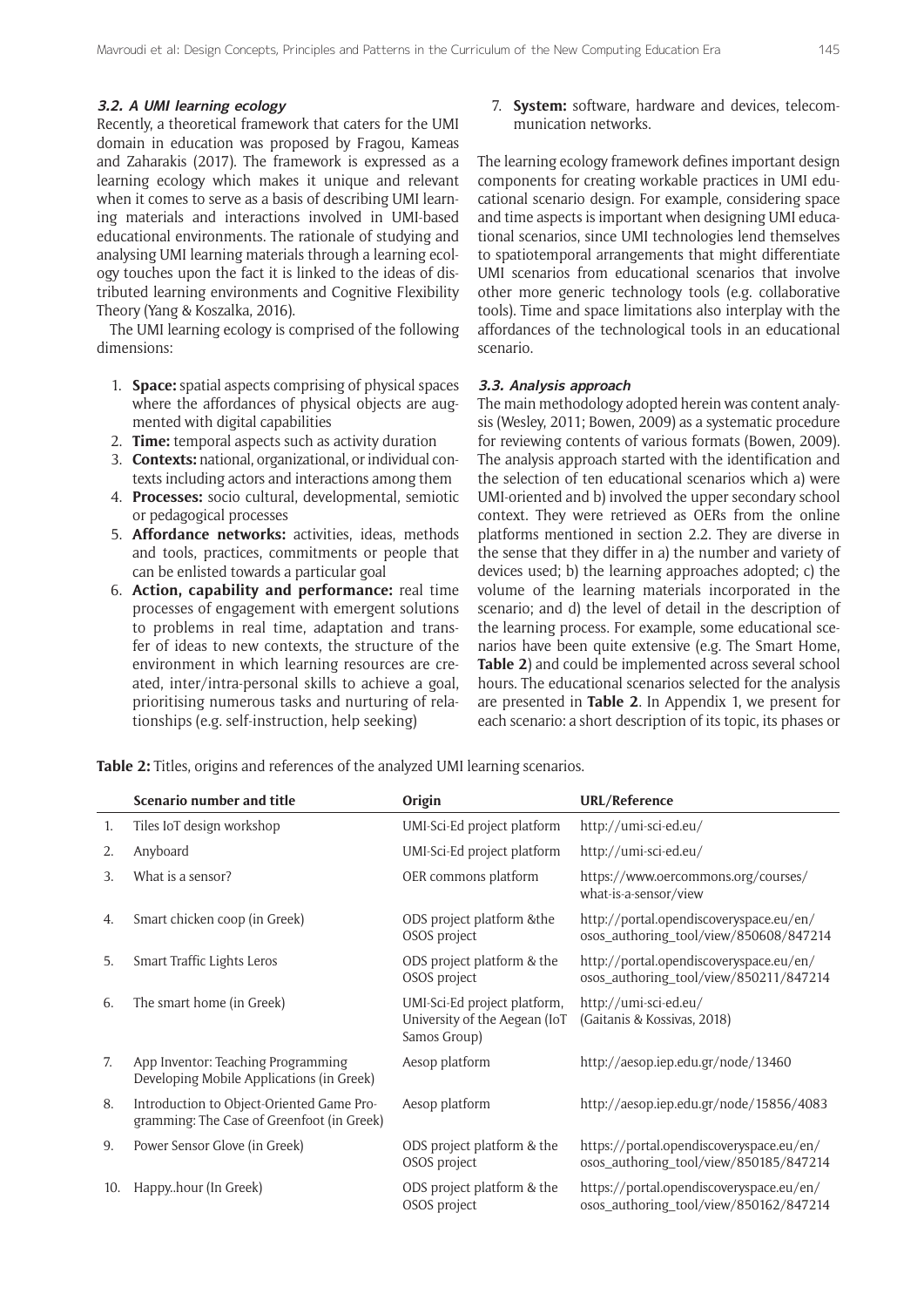main activities, and its length while also mentioning any accompanying materials included in the scenario.

The selected scenarios are of high quality and relevancy. The relevancy of the scenarios was assessed by the subjectmatter being covered: all the selected scenarios fall within computing education and suggest the use of UMI technologies on behalf of the students as a means to solve a problem. Initially, the researchers collected a number of relevant scenarios without judging their quality but focusing on their scope (i.e. UMI-related, designed for school education), resulting in a bigger pool of 16 scenarios. Next, the scenarios included in the analysis were collected by filtering the initial scenarios using quality assessment criteria. The quality of the scenarios was assessed by the following criteria: their description was complete; their contents (i.e. the learning activities along with all the accompanying learning materials, such as presentation files, templates and worksheets) were relevant in the sense that they were appropriately designed to help high school pupils achieving UMI-specific learning goals; they were created as part of research and development projects that have received funding from the European Commission so that it can be safely assumed that a review had already taken place (i.e. the UMI-Sci-Ed project, the OSOS project); or, they were already characterized with respect to their quality (i.e. in the case of the A.E.S.O.P. platform two of the scenarios are characterized as exemplars and the third one as sufficient). Specifically the scenario titled "Tiles IoT design workshop" is directly associated to published research in IoT education that received a best paper award in an engineering education conference (Mavroudi et. al, 2018). Also, the scenario titled "The smart home" is directly associated to a postgraduate thesis on IoT and STEM education which included empirical research using this particular scenario with encouraging empirical results in classroom interventions with high school students. Finally, the scenario that was taken from the OER commons platform was judged by the authors unanimously with respect to its quality (completeness, appropriately designed, following UMI-learning goals that high school students can achieve).

With respect to ethical considerations regarding the use of the scenarios for our analysis: eight scenarios (all scenarios except scenario 3 and scenario 6 in **Table 2**) are freely accessible online as open educational resources in platforms of projects that were funded by the European Commission. The UMI-Sci-Ed project platform explicitly mentions that data and content of this platform are reusable under an open Creative Commons license which provides usage rights for non-commercial usage. The same rule applies for the A.E.S.O.P platform. Scenario 3 is hosted in the OER (Open Educational Resources) Commons platform, and the source of this material is the TeachEngineering digital library collection (at [www.TeachEngineering.org](http://www.TeachEngineering.org), all rights reserved). The terms of use of this library explicitly encourage any kind of use of collection content by academic users. Finally, with respect to scenario 6, the authors requested permission from its creators (see "Acknowledgements" section).

The scanario analysis involved mapping their learning design elements to the UMI learning design frameworks

mentioned in sections 3.1 and 3.2 separately. The reason for selecting these two particular frameworks in order to capture learning design knowledge about UMI is that a) they cater for UMI in education, and b) they incorporate different and complementary epistemological perspectives about learning design knowledge. The first framework (section 3.1.) incorporates a design-based epistemology about learning design, whereas the second framework (section 3.3) incorporates an epistemological stance close to connectivism according to which learning occurs in distributed learning environments (Siemens 2005, 2007). Yet, both frameworks provided a solid basis for the content analysis i.e. they provided some initial predefined codes that were used to analyse the scenarios. The scenarios were analyzed individually by the authors with respect to these codes; and, at a second stage, the results of the individual scenarios analysis were aggregated with the aim of answering the research question. The scenario analysis method was based on two different techniques: a) mapping the scenarios characteristics against the DPD design concepts, principles, meta-principles and patterns described in section 3.1., and b) categorising the scenarios by mapping them against the ecology parameters described in section 3.2.

Regarding (a), initially the authors studied the contents of DPD, especially focusing on the description of design meta-principles, principles, and patterns which were used as initial predefined codes. The authors read and then mapped the scenarios against the descriptions of the DPD elements. Some of the selected UMI scenarios incorporated more than one design principles. However, in each scenario, only three design principles and three design patterns were selected and reported (those that the researchers concluded that are the most prominent). Following quantitative analysis was possible, as the scenarios were mapped against each design element (i.e. concepts, principles and patterns) of the DPD: occurrences of these design elements were identified and respective frequencies across the educational scenarios were calculated.

The second technique (point b) involved a content analysis method based on how the UMI learning ecology parameters are instantiated in the scenarios. In this analysis, the learning scenarios were coded against the seven predefined categories of the UMI learning ecology and emerging themes were identified. For example, in the Anyboard scenario the parameter "time" is well-defined and included the indicative duration of the scenario, and whether it can be repeated (see Appendix 2), whereas in the "Power Sensor Glove" there was no indication concerning temporal aspects.

#### **4. Results**

# **4.1. Design concepts, principles and patterns for UMI in education**

The quantitative analysis of learning design elements is the product of mapping the selected scenarios against the predefined DPD design elements. An example of how this was conducted in the level of the individual scenario is illustrated in Appendix 2. **Tables 3** and **4** depict the results of mapping the selected educational scenarios against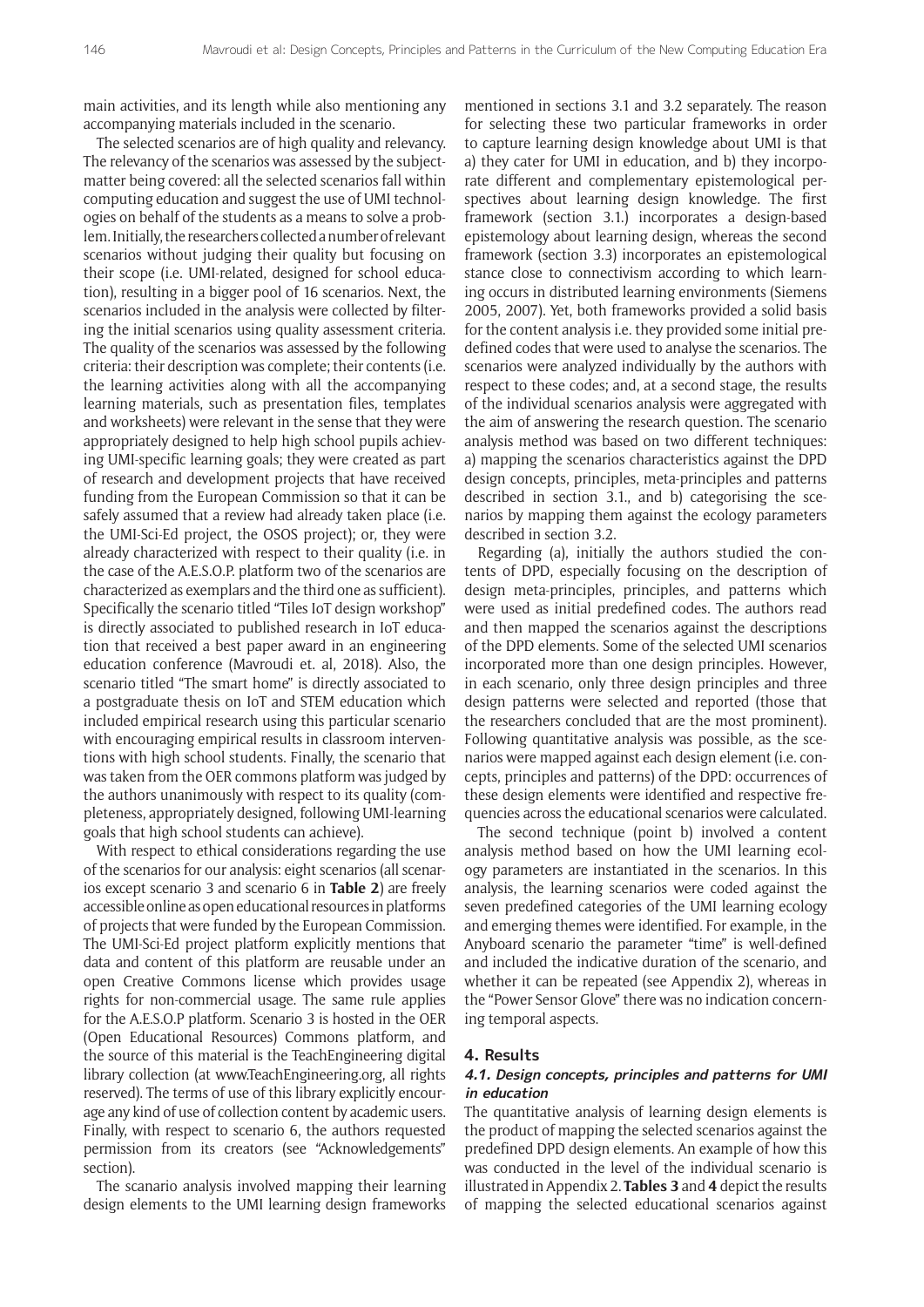design concepts/meta-principles and design principles for ubiquitous computing, respectively. **Figure 1** depicts the results of mapping the selected scenarios against design patterns.

The most frequently met learning design concept refers to "making contents accessible", closely followed by the concept of "making student thinking visible". With

**Table 3:** Frequencies of design concepts/meta-principles in the selected scenarios.

| Design meta-principles (concepts)    | Frequency |  |
|--------------------------------------|-----------|--|
| Make contents accessible             | 13        |  |
| Make thinking visible                | 12        |  |
| Promote autonomous lifelong learning | 8         |  |
| Help students learn from each other  | 5         |  |

respect to the former, it reflects that the majority of the scenarios engaged the students to complex and interesting learning activities that were related to their everyday lives. For example, in the "Power sensor glove" scenario it is mentioned explicitly that the final physical artefact that was created by the students (i.e. the "smart" glove) compensates for the loss of human touch which can happen in some elderlies. It is mentioned in the scenario that the students' motivation was to help with their IoT solution a family member of a student from their group who suffered from that particular problem, as well as to help the elderlies of their local community, in general. The latter design concept reflects the fact that most of the scenarios were using visual aids to scaffold students' reasoning, to help them obtain systemic thinking e.g. to visualise how the changes that they make in the code affect the observable behavior of the physical artefact of the resulting IoT solution.

**Table 4:** Frequencies of design principles in the selected scenarios.

| <b>Number</b> | Design principles                                        | Frequency      | Appearance<br>in scenarios |
|---------------|----------------------------------------------------------|----------------|----------------------------|
|               | Connect to personally relevant contexts                  | 6              | 3, 4, 5, 6, 9, 10          |
|               | Scaffold the process of generating explanations          | 5              | 3, 6, 7, 8, 9              |
| 3             | Engage learners in complex projects                      | $\overline{4}$ | 1, 2, 4, 5                 |
| 4             | Enable manipulation of factors in models and simulations | 4              | 5, 6, 7, 8                 |
| 5             | Establish a generalized inquiry process                  | 2              | 3, 9                       |
| 6             | Provide knowledge representation and organisation tools  | 2              | 1, 2                       |
|               | Encourage reflection                                     |                |                            |
| 8             | Promote productive interactions                          |                | $\mathcal{L}$              |
| 9             | Model scientific thinking                                |                | 7                          |
| 10            | Build on student ideas                                   |                | $\overline{4}$             |
| 11            | Create a clear and engaging flow of activities           |                | 8                          |



Figure 1: Frequencies of design patterns in the selected scenarios.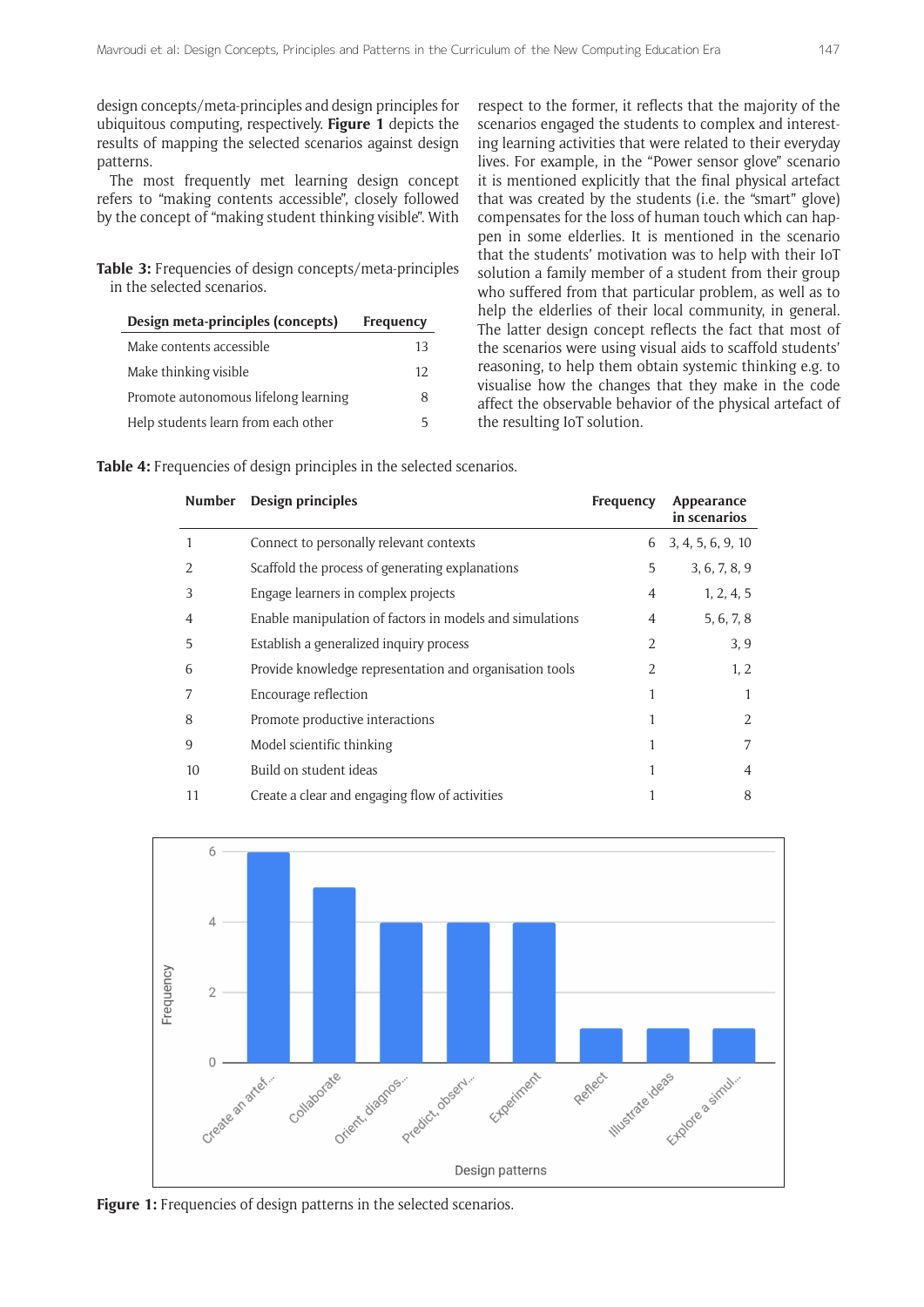Following, the design concept of "promoting lifelong learning" is met with a considerably smaller frequency across the selected scenarios and finally the concept of "helping students learn from each other" has a small number of occurrences in the selected scenarios. It could be argued that these two meta-principles combined revolve around the social learning capital aspect, which mostly touches upon social capital and lifelong learning (Baker, 2006). In general, based on the frequencies observed in **Table 3**, it seems that the design of educational scenarios focuses more on scaffolding students' learning experience in order to acquire knowledge and subject-specific skills, and to master important subject-specific aspects, like UMI-specific knowledge and processes. Thus, the selected scenarios target more at promoting students' conceptual or procedural understanding rather than the social learning dimension and the respective lifelong learning skills.

The design principles mainly involve (see **Table 4**):

- authentic and relevant project-based learning activities (principle 1, principle 3)
- moving the locus of control of the learning process to the students by enabling manipulation (principle 4)
- instructional scaffolding methods (principle 2, principle 6)
- $\cdot$  promoting student inquiry (principle 5)

In the selected scenarios, engaging learners in complex projects entailed making connections between various ideas of central topics to develop an integrated understanding about STEM, and to be prepared for future learning STEM endeavours. Also, connecting to personally relevant contexts involved seeking examples that resonate with student experiences and interests. These might depend on individual, cultural and contextual factors which might be difficult to predict.

The cultivation of higher order thinking skills in tandem with the manipulation of factors in models or simulations has also been an important design principle in the scenarios. An example of such a learning situation can be seen in most of the selected UMI learning scenarios that incorporated the combined use of basic physical computing components (i.e. microcontrollers, sensors, actuators) along with some physical artefact which is controlled by some code and embeds sensors. In such a learning situation, the students can program and directly control the behavior of the artefact and, by changing the values of the associated variables, they can observe the immediate result of their actions through the change provoked in the behavior of the artifact.

Complex learning processes were supported by the use of effective instructional scaffolding aiming to lead students to higher levels of thinking and learning; thus, the importance of providing scaffolds for generating explanations has also emerged as an important design principle. Furthermore, in terms of instructional scaffolding, providing tools and principles for knowledge representation to UMI students has emerged as one of the most important design principles herein.

With respect to design patterns, **Figure 1** indicates that the scenarios cater for collaboration and creation of artifacts, as well as for active learning approaches, inquirybased learning and experiential learning. The collaboration dimension involved students planning and managing their projects and actively engaging in problem-solving, experimenting, exchanging knowledge and providing experience or guidance to peers. By inspecting **Figure 1** also emerged that students' active "hands-on" experimentation with the learning materials and resources outweighed in importance students' reflection of the learning situation: it was very common in the scenarios to encourage students to actively use UMI devices, manipulate models and build simulations that work, engage in teamwork and projects with tangible outcomes, such as student products, UMI artifacts and UMI applications. "Prediction, observation and explanation" emerged as an important inquiry-based design pattern: this underpins the students' ability to understand, explain the science and use state-of-the-art technology to produce UMI applications. Finally 1) the ability to reflect, 2) to explore simulations and 3) to present ideas in a clear manner that other students can understand, also emerged in the analysis, although not frequently mentioned.

#### **4.2. The UMI learning ecology mappings**

An example of how the conceptual analysis was conducted in the level of the individual scenario is presented in the Appendix 2. The aggregated results of the conceptual analysis in the form of mappings of the educational scenarios with the learning ecology framework could be summarized as follows:

- The **Space** aspect in all the scenarios involved mainly the affordances of the arrangement of the physical space where the students are working on, e.g. the classroom, the school lab or some personal space. Examples included promoting group-work and facilitating learning across contexts. Secondarily, it involved the affordances of the technological space and the orchestration of state-of-the-art technologies used, e.g. a microcontroller in the case of an UMI educational scenario. In some scenarios the place where the students' IoT solution is intended to be used is mentioned or its actual usage is illustrated via an online video (scenarios 4, 5, 9, 10). For example, in the "happy hour" scenario (scenario 9) the students explain in the video how their solution is intended to be used by elderlies in their homes and in the "Smart chicken coop" scenario they show in a video how their solution is used by a professional (scenario 4).
- The **Time** aspect involved: a) the indicative duration of the scenario (scenarios 1, 2, 5, 7, 9), b) the phases of the scenario and whether it can be partly or gradually implemented (scenarios 1, 2, 7, 8, 9, 10), and c) whether it can be repeated with the same students using possible variations whenever there is no model answer (scenarios 1, 2, 6, 7, 8).
- The **Context** aspect involved how the scenario can be initiated, its learning goal(s) and any explicit alignment with already existing educational standards. For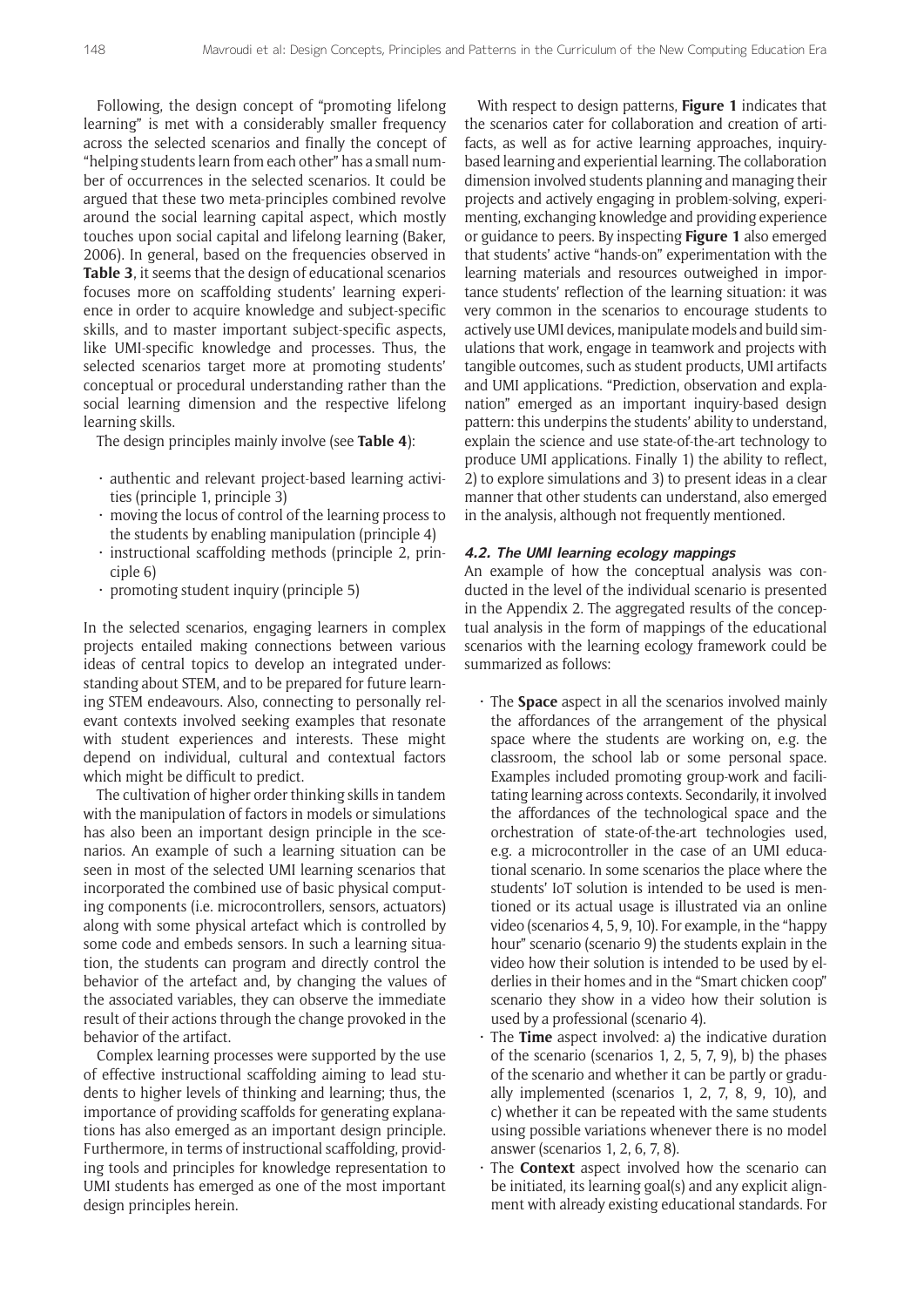example, the scenario titled "What is a sensor?" is aligned with three different taxonomies of the U.S.A. national K-12 STEM educational standards. In half of the scenarios (scenarios 4, 5, 6, 9, 10), the context aspect particularly involved learning across contexts while bridging formal and informal learning e.g. taking measurements or testing an idea in the field while designing or developing the design solution in the school computer lab. Regarding learning goals, some scenarios have a clear practical goal which is useful in a context that is personally relevant for the students (scenarios 4, 5, 9, 10).

- The **Processes** aspect involved primarily the kind of learning that is promoted in the scenario and how student understanding is facilitated. The main processes that were present in the examined scenarios were collaboration and problem solving. Examples of other processes adopted in some of the scenarios are: experiential learning (scenario 4), multimodal learning i.e. working with multimodal representations (scenarios 1, 2), and critical thinking (scenarios 5, 6). Another relevant element is that some of the scenarios comprised of phases which are following a specific learning model, such as: the "feel/emphathise-imagine-create-share" model (scenarios 5, 6, 9, 10), and the generic IoT application development process (idea generation, design, prototyping, 3D print and assembly) in scenario 1. Interestingly, both models are based on design thinking (Doran, Saraiva & Tyszka, 2018; Mavroudi, Divitini, Gianni, Mora & Kvittem, 2018).
- The **Affordance networks** aspect revolved around the added value of the scenario by enlisting its goals and its intended impact, its main ideas and its main actors as well as how these actors engage in the scenario activities. Also, the specific aspect touched upon instructional scaffolding methods: in some scenarios (scenarios 1, 2, 8) this involved the creation of computer or hybrid games as a means of learning programming (impact); in all scenarios students were actively engaged in using state-of-the-art technology to create automations by exploiting the microcontroller functionalities in real world settings (goal); some scenarios (scenarios 4, 5, 9, 10) engaged students in problem solving processes along with a person from the local community (main actors); most scenarios (scenarios 2, 4, 5, 6, 7, 8, 9, 10) catered for providing support to students that have to collect data, change variables, handle data and components to develop an application (scaffolding).
- The **Action, capability and performance** aspects covered the rationale concerning the evaluation criteria, student assessment strategies, and the role of the tutor in order to improve student performance. Examples included: student assessment criteria involving students' perception on their performance, perceived easiness of using the IoT components, and learner satisfaction (rationale of the evaluation strategy; scenarios 1 and 2), pre/post student tests (assessment strategy; scenarios 1 and 4), and instructors acting as facilitators throughout the learning process while

providing relevant feedback and scaffolds (tutor's role in all scenarios).

The **System** aspect included primarily a description of the software and the hardware used in the teachinglearning process and their pedagogical affordances. Examples included: students that can "watch" sound waves while using microphones connected to computers running the Audacity® software (in scenario 3); students that are using templates in JavaScript (scenarios 1, 2, 4, 7); the use of LEDs, sensors and actuators (in all scenarios except 3).

It should be noted that not all educational scenarios catered for spatiotemporal aspects (e.g. duration of the scenario), whereas most of them covered the remaining five aspects of the learning ecology. For example, in three scenarios (scenarios 3, 9, 10) there was no reference about any time-related aspects.

#### **5. Discussion**

The contribution of this work touches upon the European Council priority that caters for the critical use of technology along with the development of programming and coding skills, since it provides insights onto constructing a good UMI learning scenario for school education. Regarding the research question on the most important concepts, principles, patterns and characteristics, it strongly emerged from both analyses that the UMI oriented educational scenarios employ active learning methods. Some elements of constructivism coupled with problem solving methods were eminent, such as the locus of control, authentic and relevant learning activities, promoting student inquiry and collaboration (Nanjappa & Grant, 2003). This was expected in the sense that the focus of the scenarios was on the active construction of knowledge on students' behalf: students interact, experiment, construct their own artifacts, design and manage their own projects. Also, the best practice suggested by Resnick (2013) about introducing computing education concepts while cultivating  $21^{st}$  century skills is by and large adopted in the selected scenarios. The same applies for the generic guidelines suggested by Burd et al. (2017): engaging in interdisciplinary projects, working with real-life IoT applications.

The most important design concept/meta-principle was to make learning content accessible to the students. According to the DPD, this involves knowledge integration by building on what students know. A recommendation for instructors would be to 1) design materials that connect to students' ideas and encourage students to revisit their existing ideas, 2) ensure that students connect ideas such that they are prepared to revisit UMI in everyday life rather than isolate the UMI domain education, 3) help students to solve UMI problems in authentic settings. This finding is verified using the second technique which revealed that learning across contexts was prevalent in the scenarios, which was often coupled with the exploitation of microcontrollers' functionalities in real-world settings. For instance, in the "Smart chicken coop scenario", the students had to solve a real-world problem for a breeder who was not able to visit the coop frequently.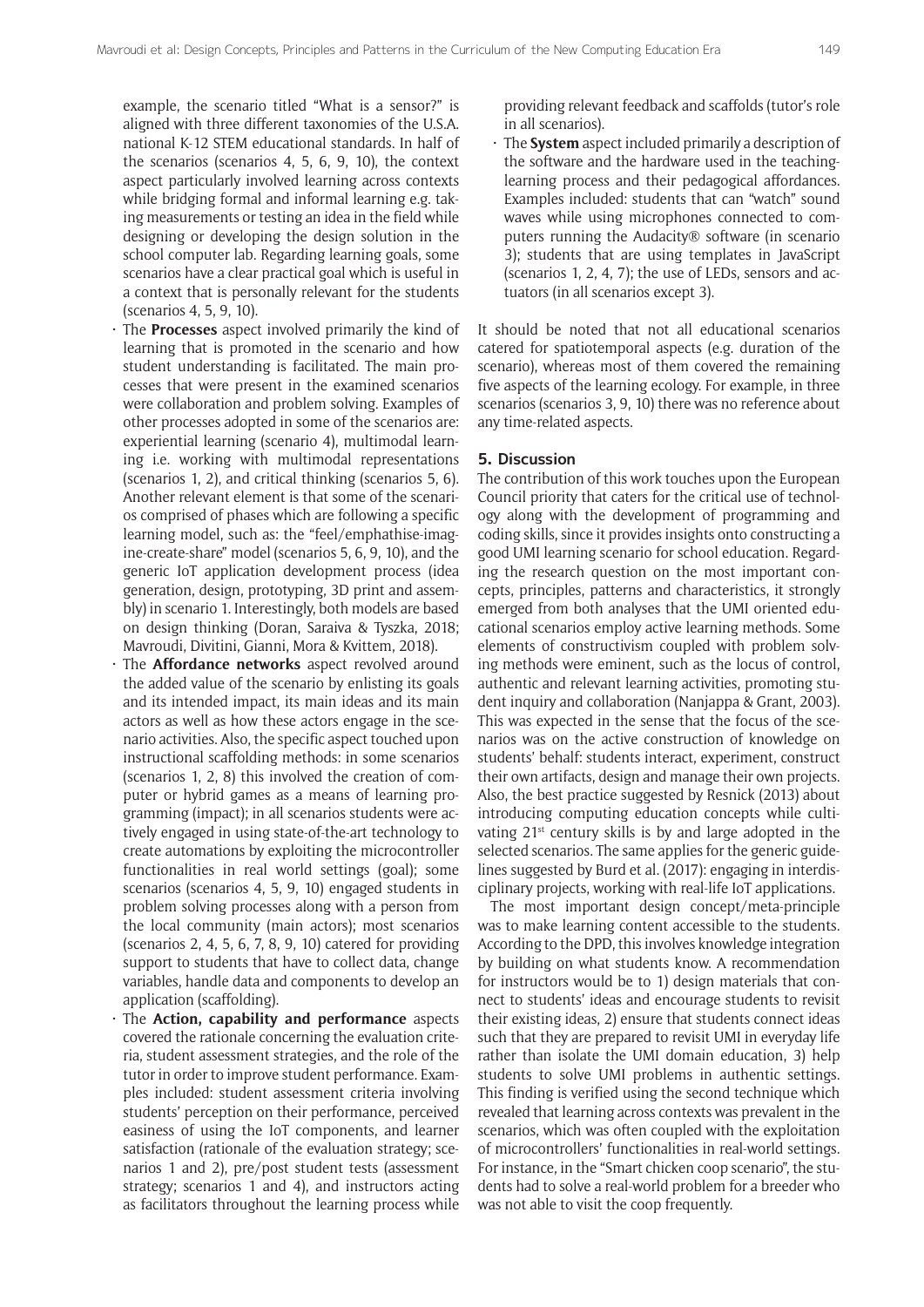Another important concept is making student thinking visible, which adds new perspectives to the mix considered in the knowledge integration process and makes explicit the interpretive process of combining perspectives to form more coherent knowledge webs: in the scenarios selected the students are called to make progress in learning environments designed for the UMI school education while working with a variety of learning contents and technologies (e.g. educational resources, coding manuals, half-baked scripts, sensors and educational microcontrollers, project management guidelines). Consequently, the importance of making student thinking visible becomes crucial for the successful implementation of an UMI-oriented educational scenario. Combining the findings of the two analyses, it becomes evident that making students thinking visible can be achieved via proper instructional scaffolding that unleashes the potential of the pedagogical affordances of the UMI technology tools used (e.g. students could "see" sound waves, they were using templates in JavaScript).

Promoting autonomous lifelong learning is another important learning design concept that UMI oriented educational scenarios need to convey: providing appropriate guidelines, stimuli, and technology so as young learners become familiarized and accustomed to a scientist's philosophy for life. To become autonomous lifelong learners, students have to engage in sustained project work so they can connect personally relevant problems to class topics, and reflect on their experience using powerful UMI learning processes in diverse contexts.

The design concept/meta-principle of peer learning has not been very dominant yet it is important since it can encourage learning. Yet, helping students learn from each other calls for orchestrating social supports; encouraging students to analyse and build on ideas from peers; introducing new perspectives and enabling students to question peers and authorities. Such a connection both with peers and the local authorities is nicely described in the "Smart Traffic Lights" scenario.

An interesting finding of the analysis is that the scenarios describe student collaboration but not in a level of detail that clarifies how students are supposed to learn from each other during their collaboration. This could be a recommendation for creators of future UMI learning scenarios, that is, to highlight how they envision students actually interacting and learning from each other in a collaborative learning setting. Another recommendation would be to create scenarios that involve students in complex projects and connect learning to personal, relevant contexts. That could be part of an effort to change local community life and its quality of life, something that seemed important for the majority of the educational scenarios' selected and analysed (e.g. Smart Home, Smart Traffic Lights).

Furthermore, the use of models to facilitate learning has emerged as an important outcome in both analyses. This was expected since project-based learning and using models as a springboard to cultivate UMI-related knowledge and skills are popular teaching approaches in the respective domain. The use of instructional scaffolding

focusing on the provision of representation tools seems also important in the UMI domain which actually shapes a complex learning ecosystem: students have to understand UMI-related concepts, to master the use of digital tools as well as the use of technological infrastructures.

A detailed description with respect to the implementation of the underlying active learning methods seems as a step further that needs to be taken by future educational scenario designers to start mapping specific pedagogical principles with UMI domain educational scenarios. For instance, a question related to the nature of learnerteacher interactions is: *in a UMI oriented educational scenario are all interactions productive and if not, which are the most important features of productive interactions in environments using technology as such?* Guiding also students to model scientific thinking and establishing an effective yet versatile generalized inquiry process are aspects of future UMI oriented educational scenarios that could be further researched and dealt with in upcoming educational research and development efforts.

The learning ecology schema served as a springboard to describe the UMI learning scenarios. The concept of learning ecology per se has been frequently associated with the theory of connectivism. Consequently, a future research recommendation is to consider describing or studying UMI learning activities using the lens of connectivism while viewing these activities as learning ecologies comprised of a distributed learning environment where the humans, the learning processes and the computing technology, both in terms of hardware (e.g. microcontrollers, sensors) and software (e.g. programming scripts), interplay.

Finally, the analysis of the UMI educational scenarios under the learning ecology terms validated the important principles of CFT: a) knowledge is "context dependent", b) knowledge cannot be oversimplified, c) knowledge is constructed, and d) knowledge is interconnected. By being involved in the UMI learning activities and in the UMI learning scenarios (within and outside classrooms), learners have the opportunity to better understand the specific UMI-related ideas at stake because their practical applications are clear to them. For example, in "The Smart Chicken Coop" and the "Traffic Leros Lights" scenarios, students are becoming acquainted to the idea of connecting smart devices and creating a smart environment which is extended in the physical settings of their local community.

# **6. Limitations**

The main limitation of the study involves the small number of scenarios analysed, which has been partially compensated by the combination of techniques as well as from the quality and the diversity of the selected scenarios. Still, the limited generalizability of the results is a major concern herein. Another concern involves the updates of the DPD contents (it seems that the database has not been updated recently). Finally, the authors reached consensus during the selection and analysis of the scenarios by conducting meetings that involved discussions and negotiation. Perhaps scoring the scenarios with respect to the quality criteria at stake using Likert scales and then calcu-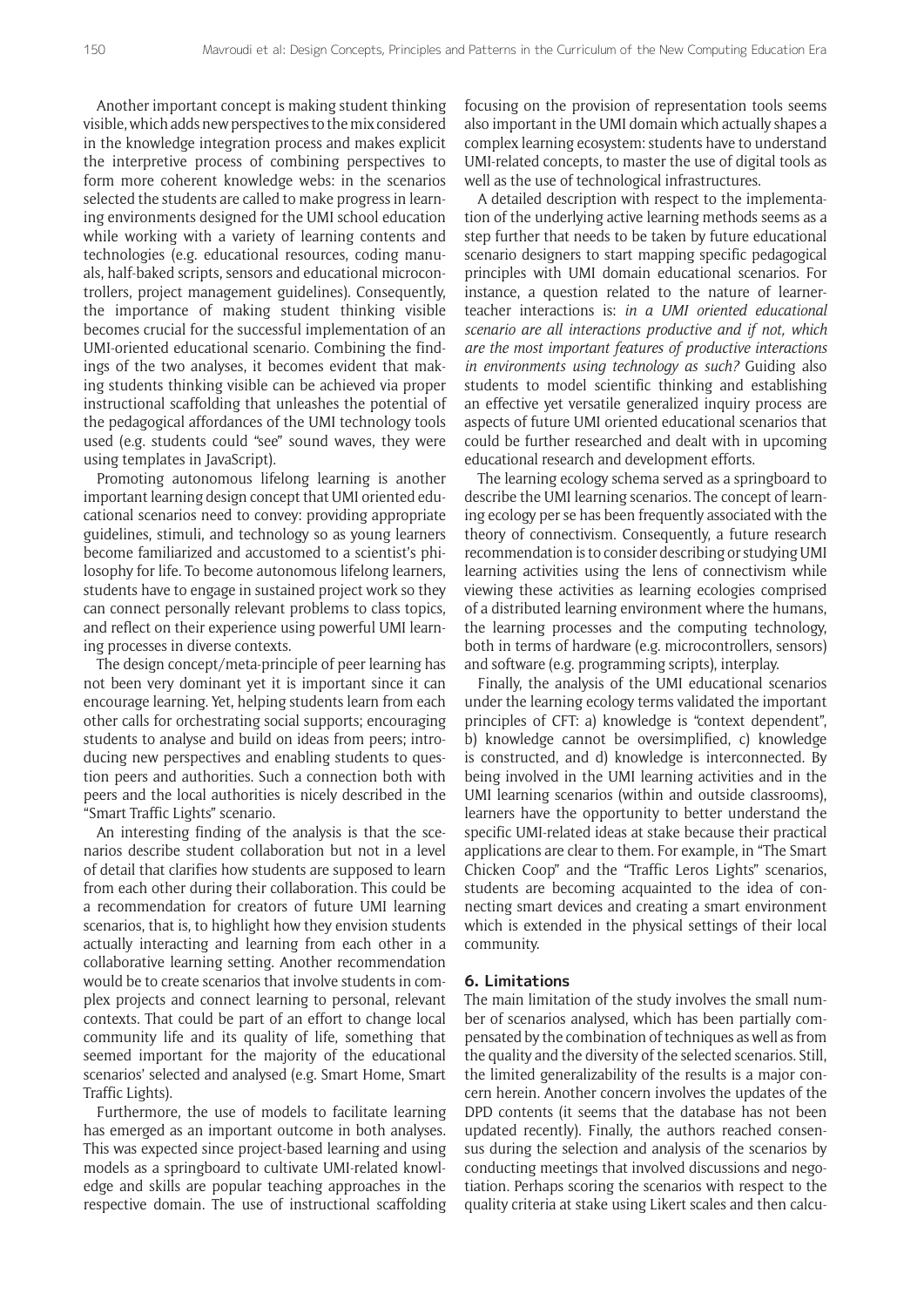lating the inter-rater reliability could entail a more reliable selection and analysis process.

# **7. Conclusion**

This paper aimed to characterize ten existing UMI learning scenarios which are orientated towards the cultivation of student skills in school education by employing two different approaches of content analysis. These scenarios were of high quality and were selected from a greater pool of UMI scenarios. Recommendations on the design of UMI oriented educational scenarios for upper secondary education could be summarised as follows:

- $\cdot$  at a first level of design, educational scenario designers have to specify the domain knowledge (UMIrelated concepts) and try to relate the design of the educational scenarios with students' relevant context and everyday life
- at later stages of design, educational scenario designers have to specify how collaboration is achieved, specify modes of scaffolding and reflection mechanisms and how scientific inquiry has been conducted through their educational scenario
- · the pedagogical schemata (including instructional scaffolding) that the scenarios incorporate have to be elaborated clearly so as to compensate for the UMI domain complexity
- the description of spatiotemporal dimensions in the scenarios' description, could provide a clear and detailed picture to the stakeholders and is related with the clear description of affordances

The prevailing learning design elements (as well as the missing ones) along with the recommendations mentioned above can be useful for learning designers, tutors and researchers of computing education alike since they are extending the learning design knowledge base within the UMI domain in education for which currently we don't know much. More research is needed on how to promote the UMI domain in schools and the role of computing education tutors as designers of UMI learning scenarios or activities.

# **Notes**

- <sup>1</sup> <http://umi-sci-ed.eu/>.
- <sup>2</sup> <http://aesop.iep.edu.gr/>.
- <sup>3</sup> [https://portal.opendiscoveryspace.eu/en.](https://portal.opendiscoveryspace.eu/en)
- <sup>4</sup> <https://www.oercommons.org>.
- <sup>5</sup> [http://www.edu-design-principles.org/dp/viewPrinci](http://www.edu-design-principles.org/dp/viewPrincipleSummary.php)[pleSummary.php.](http://www.edu-design-principles.org/dp/viewPrincipleSummary.php)

# **Additional Files**

The additional files for this article can be found as follows:

- • **Appendix 1.** Short explanation of the main topic(s) of the selected scenarios. DOI: [https://doi.org/10.16993/](https://doi.org/10.16993/dfl.140.s1) [dfl.140.s1](https://doi.org/10.16993/dfl.140.s1)
- **Appendix 2.** An example of a scenario analysed using the second content analysis technique. DOI: [https://](https://doi.org/10.16993/dfl.140.s2) [doi.org/10.16993/dfl.140.s2](https://doi.org/10.16993/dfl.140.s2)

• **Appendix 3.** An example of a scenario analysed using the first content analysis technique. DOI: [https://doi.](https://doi.org/10.16993/dfl.140.s3) [org/10.16993/dfl.140.s3](https://doi.org/10.16993/dfl.140.s3)

# **Acknowledgements**

The authors wish to thank F. Gaitanis and I. Kossyvas, students at the University of Aegean, for providing the materials of the educational scenario "The Smart Home".

## **Competing Interests**

The authors have no competing interests to declare.

# **References**

- **Andersen, M. F.,** & **Munksby, N.** (2018). Didactical Design Principles to Apply When Introducing Studentgenerated Digital Multimodal Representations in the Science Classroom. *Designs for Learning*, *10*(1). DOI: <https://doi.org/10.16993/dfl.100>
- **Athanasiadis, N., Sotiriou, S., Zervas, P.,** & **Sampson, D. G.** (2014). The open discovery space portal: A socially-powered and open federated infrastructure. In *Digital systems for open access to formal and informal learning* (pp. 11–23). Springer, Cham. DOI: [https://](https://doi.org/10.1007/978-3-319-02264-2_2) [doi.org/10.1007/978-3-319-02264-2\\_2](https://doi.org/10.1007/978-3-319-02264-2_2)
- **Baker, D.** (2006, May). Social Learning Capital– interlinking social capital, lifelong learning and quality learning conversations. In *Adult and Community Education Aotearoa Conference*, Dunedin, New Zealand.
- **Banerjee, G.,** & **Murthy, S.** (2018). CuVIS: An interactive tool for instructors to create effective customized learning designs with visualizations. *Australasian Journal of Educational Technology*, *34*(2). DOI: [https://](https://doi.org/10.14742/ajet.3773) [doi.org/10.14742/ajet.3773](https://doi.org/10.14742/ajet.3773)
- **Bowen, G. A.** (2009). Document analysis as a qualitative research method. *Qualitative research journal*, *9*(2), 27–40. DOI: <https://doi.org/10.3316/QRJ0902027>
- **Burd, B., Elahi, A., Russell, I., Barker, L., Pérez, A. F., Siever, B., …,** & **Guerra, J. G.** (2017, June). The Internet of Things in CS education: current challenges and future potential. In *Proceedings of the 2017 ACM Conference on Innovation and Technology in Computer Science Education* (pp. 392–392). ACM. DOI: [https://](https://doi.org/10.1145/3059009.3081331) [doi.org/10.1145/3059009.3081331](https://doi.org/10.1145/3059009.3081331)
- **Campos, A. M., Alvarez-Gonzalez, L. A.,** & **Livingstone, D. E.** (2012). Analyzing effectiveness of pedagogical scenarios for learning programming a learning path data model. Editor: Ion Mierluş-Mazilu, 51.
- **Charachristos, C., Goumopoulos, C.,** & **Kameas, A.** (2014). Enhancing collaborative learning and management tasks through pervasive computing technologies. *Ambient Computing, Applications, Services and Technologies*, 27–33.
- **Delistavrou, K. T.,** & **Kameas, A. D.** (2017, April). Exploring ways to exploit UMI technologies in STEM education: Comparison of secondary computer science curricula of Greece, Cyprus and England. In *2017 IEEE Global Engineering Education Conference (EDUCON)*  (pp. 1824–1830). IEEE. DOI: [https://doi.org/10.1109/](https://doi.org/10.1109/EDUCON.2017.7943098) [EDUCON.2017.7943098](https://doi.org/10.1109/EDUCON.2017.7943098)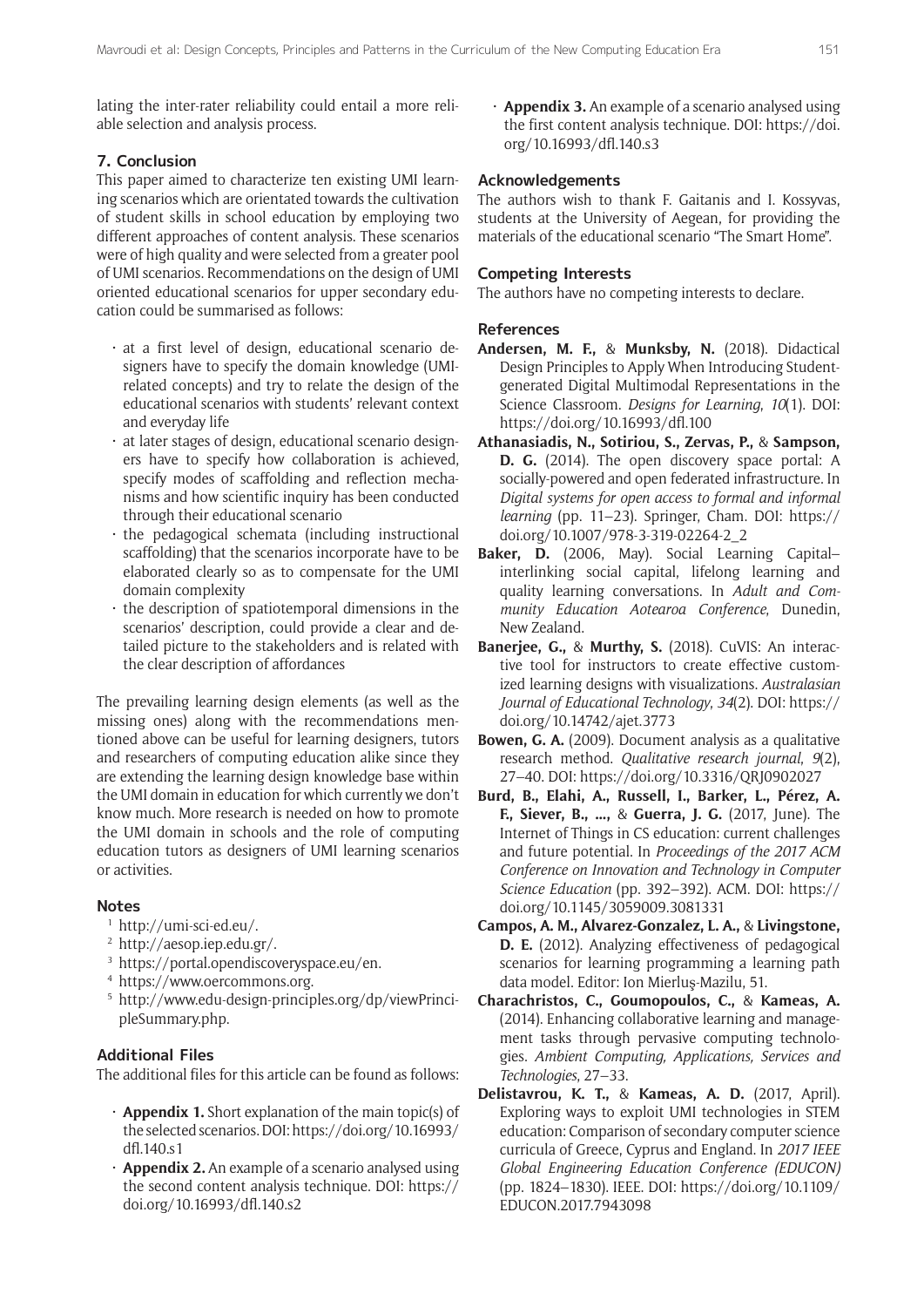- **Design Principles Database website.** (n.d.). Retrieved 20 September 2019 from: [http://www.edu-design](http://www.edu-design-principles.org)[principles.org](http://www.edu-design-principles.org)
- **Doran, R., Saraiva, J.,** & **Tyszka, S.** (2018, September). Design Thinking for Space Exploration. In *European Planetary Science Congress, 12*.
- **European Commission.** (2018). Developing key competencies for all throughout life. Retrieved 20 September 2019 from [https://ec.europa.eu/educa](https://ec.europa.eu/education/sites/education/files/document-library-docs/factsheet-key-competences-lifelong-learning_en.pdf)[tion/sites/education/files/document-library-docs/](https://ec.europa.eu/education/sites/education/files/document-library-docs/factsheet-key-competences-lifelong-learning_en.pdf) [factsheet-key-competences-lifelong-learning\\_en.pdf](https://ec.europa.eu/education/sites/education/files/document-library-docs/factsheet-key-competences-lifelong-learning_en.pdf)
- **Fragou, O., Kameas, A.,** & **Zaharakis, I. D.** (2017, April). An instructional design process for creating a U-learning ecology. In *Global Engineering Education Conference (EDUCON), 2017 IEEE* (pp. 1817–1823). IEEE. DOI: <https://doi.org/10.1109/EDUCON.2017.7943097>
- **Gaitanis, F.,** & **Kossyvas, I.** (2018). Harnessing Internet of Things Technology in STEM Education, Msc Thesis, Information & Communication Systems Engineering Dept., University of the Aegean, Samos, Greece. Retrieved 20 September 2019 from [http://hellanicus.](http://hellanicus.lib.aegean.gr/bitstream/handle/11610/18474/Thesis_Gaitanis_Kossyvas.pdf?sequence=1&isAllowed=y) [lib.aegean.gr/bitstream/handle/11610/18474/The](http://hellanicus.lib.aegean.gr/bitstream/handle/11610/18474/Thesis_Gaitanis_Kossyvas.pdf?sequence=1&isAllowed=y)[sis\\_Gaitanis\\_Kossyvas.pdf?sequence=1&isAllowed=y](http://hellanicus.lib.aegean.gr/bitstream/handle/11610/18474/Thesis_Gaitanis_Kossyvas.pdf?sequence=1&isAllowed=y)
- **Georgoutsou, M., Komis, V.,** & **Tzavara, A.** (2012). A study of how students from ECEDU of Patras design educational scenarios with ICT. In *Proceedings of the Pan-Hellenic Conference with International Participation "ICT in Education"*, Volos, 28–30 September.
- **Goumopoulos, C., Fragou, O., Chanos, N., Delistavrou, K., Zaharakis, I. D., Stefanis, V.,** & **Kameas, A.** (2018). The UMI-Sci-Ed Platform: Integrating UMI Technologies to Promote Science Education. In *CSEDU (1)* (pp. 78–90). DOI: [https://doi.org/10.5220/00066](https://doi.org/10.5220/0006686200780090) [86200780090](https://doi.org/10.5220/0006686200780090)
- **Goumopoulos, C., Nicopolitidis, P., Gavalas, D.,** & **Kameas, A.** (2017). A distance learning curriculum on pervasive computing. *International Journal of Continuing Engineering Education and Life Long Learning*, *27*(1–2), 122–146. DOI: [https://doi.org/10.](https://doi.org/10.1504/IJCEELL.2017.080996) [1504/IJCEELL.2017.080996](https://doi.org/10.1504/IJCEELL.2017.080996)
- **Grammenos, N., Tsanakas, P.,** & **Pavlatou, E.** (2017). A web tool for the designing and development of digital, interactive education/teaching scenarios at the service of education. In *Proceedings of INTED2017-11th International Technology, Education and Development Conference* (pp. 4863–4872). IATED. DOI: [https://doi.](https://doi.org/10.21125/inted.2017.1136) [org/10.21125/inted.2017.1136](https://doi.org/10.21125/inted.2017.1136)
- **Gupta, N., Tejovanth, N.,** & **Murthy, P.** (2012, January). Learning by creating: Interactive programming for Indian high schools. In 2*012 IEEE International Conference on Technology Enhanced Education (ICTEE)* (pp. 1–3). IEEE. DOI: [https://doi.org/10.1109/ICTEE.](https://doi.org/10.1109/ICTEE.2012.6208643) [2012.6208643](https://doi.org/10.1109/ICTEE.2012.6208643)
- **Herger, L. M.,** & **Bodarky, M.** (2015, March). Engaging students with open source technologies and Arduino. In *2015 IEEE Integrated STEM Education Conference*  (pp. 27–32). IEEE. DOI: [https://doi.org/10.1109/](https://doi.org/10.1109/ISECon.2015.7119938) [ISECon.2015.7119938](https://doi.org/10.1109/ISECon.2015.7119938)
- **Herrington, A., Herrington, J.,** & **Mantei, J.** (2009). Design principles for mobile learning. In J. Herrington,

A. Herrington, J. Mantei, I. Olney, & B. Ferry (Eds.), *New technologies, new pedagogies: Mobile learning in higher education* (pp. 129–138). Wollongong: University of Wollongong. Retrieved 20 September 2019 from <http://ro.uow.edu.au/>

- **Highfield, K.** (2010). Robotic toys as a catalyst for mathematical problem solving. *Australian Primary Mathematics Classroom*, *15*(2), 22–27.
- **Höök, K.,** & **Löwgren, J.** (2012). Strong concepts: Intermediate-level knowledge in interaction design research. *ACM Transactions on Computer-Human Interaction (TOCHI)*, *19*(3), 23. DOI: [https://doi.org/10.](https://doi.org/10.1145/2362364.2362371) [1145/2362364.2362371](https://doi.org/10.1145/2362364.2362371)
- **Kali, Y.** (2006). Collaborative knowledge building using the Design Principles Database. *International Journal of Computer-Supported Collaborative Learning*, *1*(2), 187–201. DOI: [https://doi.org/10.1007/](https://doi.org/10.1007/s11412-006-8993-x) [s11412-006-8993-x](https://doi.org/10.1007/s11412-006-8993-x)
- **Kidron, A.,** & **Kali, Y.** (2017). Extending the applicability of design-based research through research-practice partnerships. *EDeR. Educational Design Research*, *1*(2).
- **Kumpulainen, K.,** & **Sefton-Green, J.** (2014). What is connected learning and how to research it? *International Journal of Learning and Media*, *4*(2), 7–18. DOI: [https://doi.org/10.1162/IJLM\\_a\\_00091](https://doi.org/10.1162/IJLM_a_00091)
- **Lejeune, A.,** & **Pernin, J. P.** (2004, December). A Taxonomy for Scenario-Based Engineering. In *CELDA* (pp. 249–256).
- **Magdalinou, K.,** & **Papadakis, S.** (2017, November). The use of educational scenarios using state-of-theart it technologies such as ubiquitous computing, mobile computing and the internet of things as an incentive to choose a scientific career. In *Interactive Mobile Communication, Technologies and Learning* (pp. 915–923). Springer, Cham. DOI: [https://doi.org/](https://doi.org/10.1007/978-3-319-75175-7_89) [10.1007/978-3-319-75175-7\\_89](https://doi.org/10.1007/978-3-319-75175-7_89)
- **Looi, C. K., Wong, L. H.,** & **Milrad, M.** (2015). Guest editorial: Special issue on seamless, ubiquitous, and contextual learning. *IEEE Transactions on Learning Technologies*, *1*, 2–4. DOI: [https://doi.org/10.1109/](https://doi.org/10.1109/TLT.2014.2387455) [TLT.2014.2387455](https://doi.org/10.1109/TLT.2014.2387455)
- **Mavroudi, A., Divitini, M., Gianni, F., Mora, S.,** & **Kvittem, D. R.** (2018, April). Designing IoT applications in lower secondary schools. In *2018 IEEE Global Engineering Education Conference (EDUCON)* (pp. 1120–1126). IEEE. DOI: [https://doi.org/10.1109/](https://doi.org/10.1109/EDUCON.2018.8363355) [EDUCON.2018.8363355](https://doi.org/10.1109/EDUCON.2018.8363355)
- **Mavroudi, A., Giannakos, M., Divitini, M.,** & **Jaccheri, L.** (2016). Arenas for Innovative STEM Education: Scenarios from The Norwegian University of Science and Technology. In *Hellenic Conference on Innovating STEM Education*, Athens. Retrieved 20 September 2019 from [http://stemeducation.upatras.gr/histem2016/](http://stemeducation.upatras.gr/histem2016/assets/files/histem2016_submissions/histem2016_paper_39.pdf) [assets/files/histem2016\\_submissions/histem2016\\_](http://stemeducation.upatras.gr/histem2016/assets/files/histem2016_submissions/histem2016_paper_39.pdf) [paper\\_39.pdf](http://stemeducation.upatras.gr/histem2016/assets/files/histem2016_submissions/histem2016_paper_39.pdf)
- **Mershad, K.,** & **Wakim, P.** (2018). A Learning Management System Enhanced with Internet of Things Applications. *Journal of Education and Learning*, *7*(3), 23–40. DOI:<https://doi.org/10.5539/jel.v7n3p23>